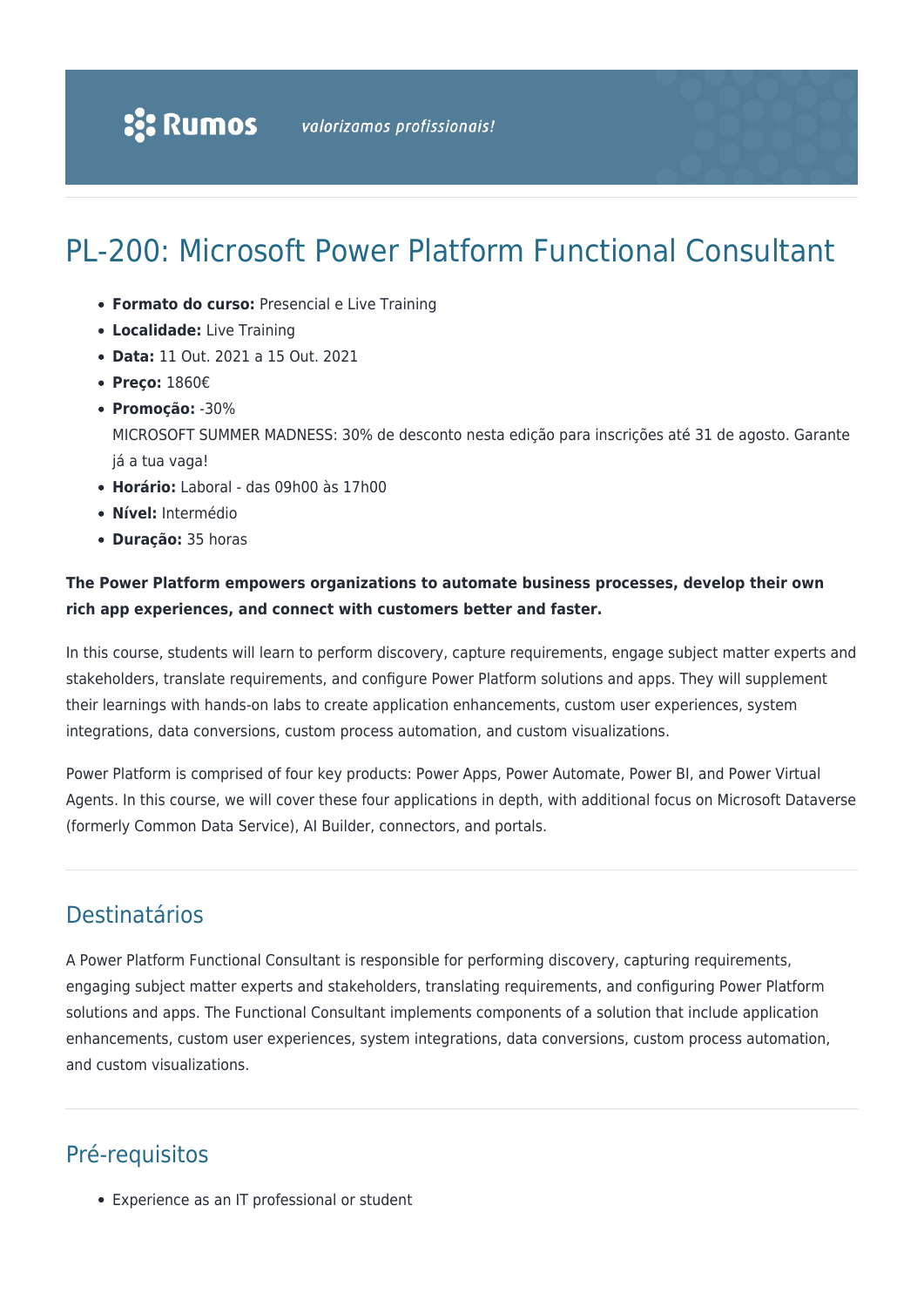- Working knowledge of the Power Platform and its key components
- A knowledge of Microsoft Dataverse (or general data modeling) and security concepts

## **Objectivos**

- Work with an organization to gather requirements and implement Power Platform solutions
- Build model-driven, canvas, and portal apps
- Create Power Automate flows
- Design a simple chatbot using Power Virtual Agents
- Analyze data using Power BI visualizations and dashboards

### Programa

#### **Introduction to the Power Platform**

This module will provide the learner with background about the Power Platform and its 4 key components: Power Apps, Power Automate, Power BI, and Power Virtual Agents.

#### Lessons

• Microsoft Power Platform overview

Lab : Validate lab environment

#### **Work with Dataverse**

In this module, students will learn about creating a data model in Microsoft Dataverse, including importing data, using tabular reporting options, and configuring security. They will also learn about creating easy AI with AI Builder.

Lessons

- Work with tables
- Understand data types and behavior
- Configure security settings

Labs

- Create an app
- Create tables and columns
- Create relationships
- Additional table setting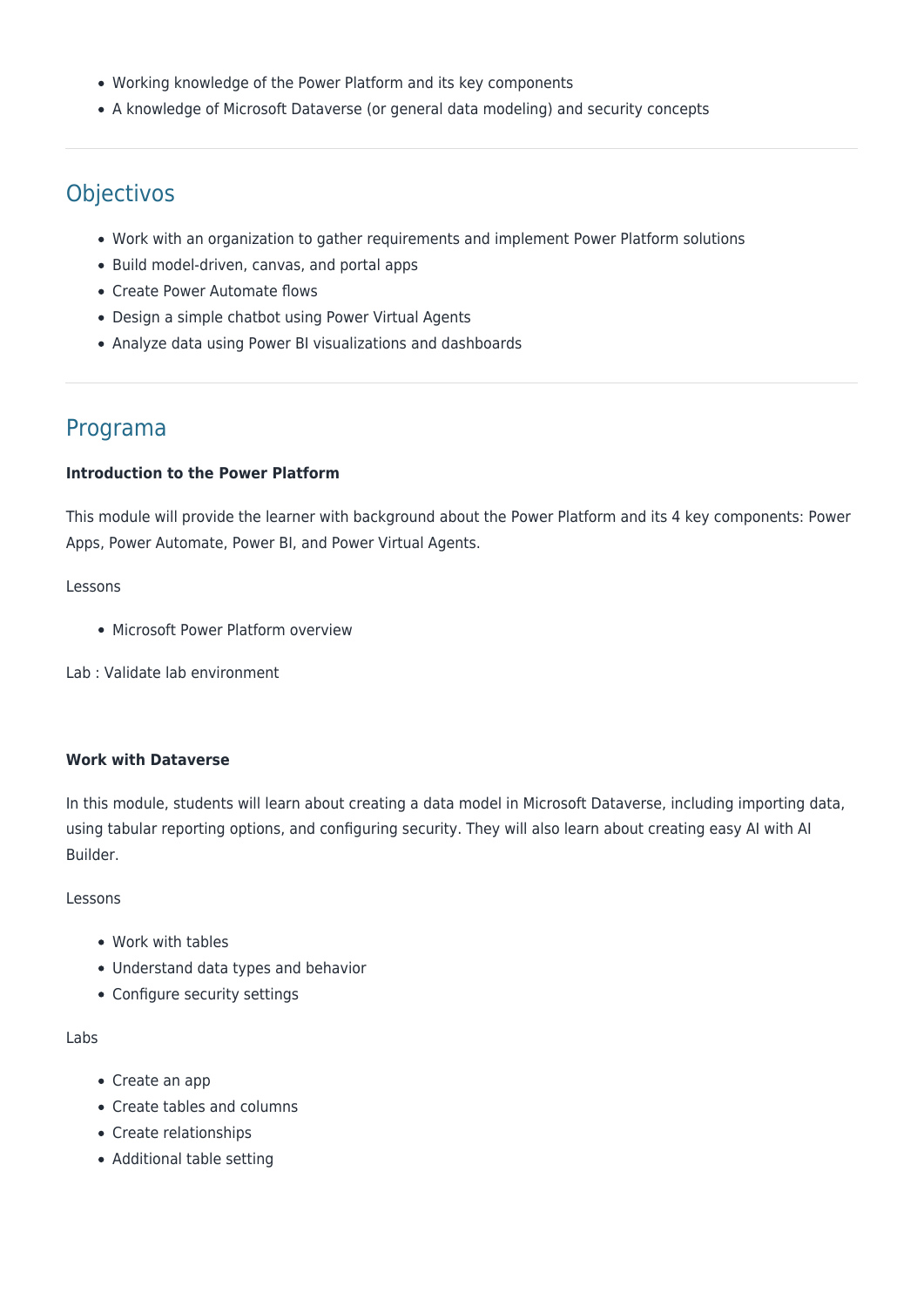#### **Make model-driven apps with Power Apps**

In this module, students will learn the business value of Power Apps model-driven apps. They will then learn to how to configure and design them, including user experience considerations.

#### Lessons

- Building blocks of model-driven apps
- Design model-driven apps
- Forms and views

#### Labs

- Modify views
- Modify forms
- App designer

#### **Make canvas apps with Power Apps**

In this module, students will learn the business value of Power Apps canvas apps. They will then learn to how to configure and design them, including user experience considerations.

#### **Lessons**

- Power Apps studio
- Canvas apps capabilities
- User experience

#### **Labs**

- Build a canvas app
- Work with data and services
- User experience

#### **Make portals with Power Apps**

In this module, students will learn the business value of Power Apps portals. They will then learn to how to access Dataverse data in a portal and how portal authentication works.

#### Lessons

- Power Apps portals architecture
- Access Microsoft Dataverse in your portal
- Authentication and user management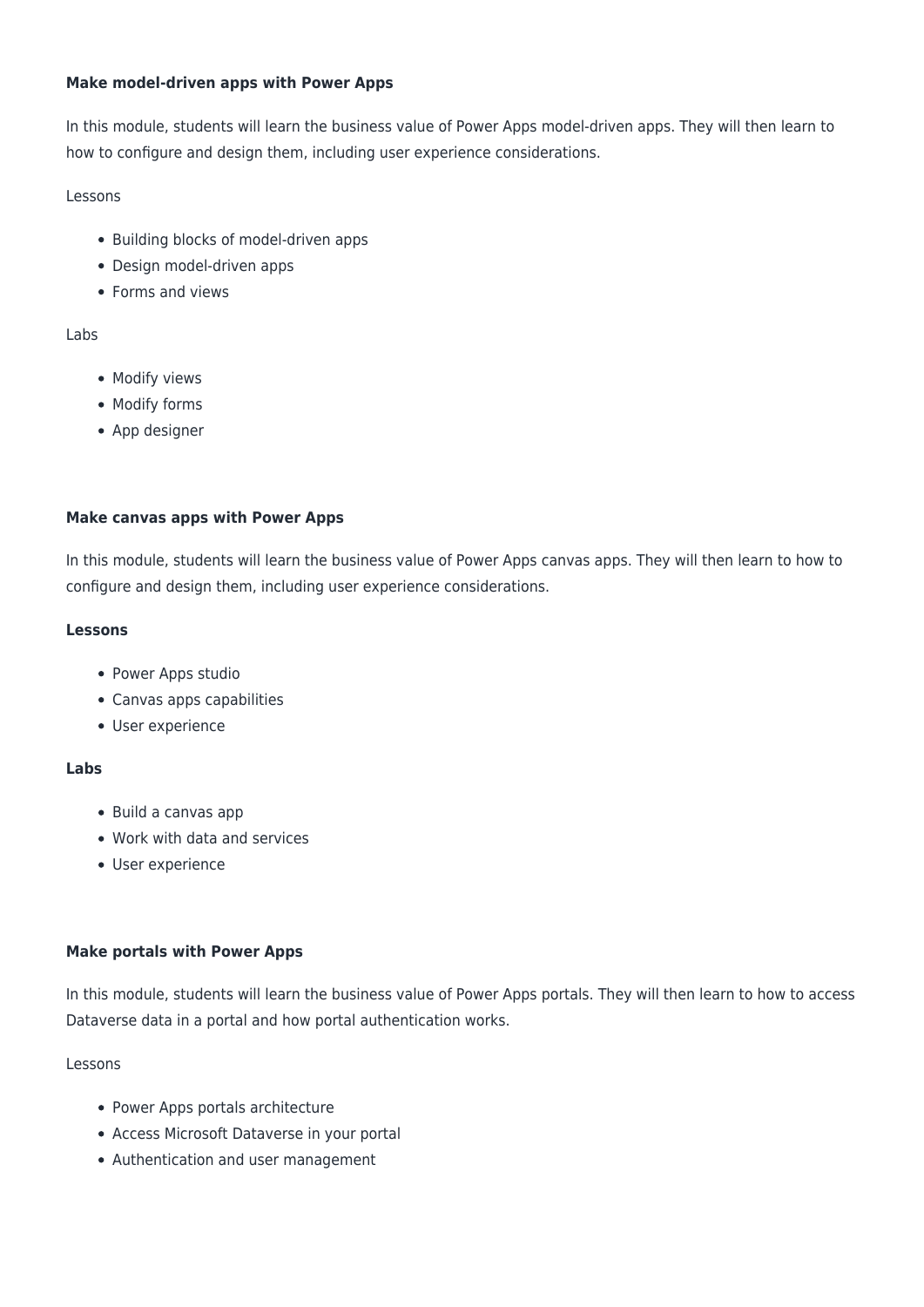#### **Introduction to automation**

In this module, students will learn about business rules and when they can be used. Students will also get an overview of Power Automate.

Lessons

- Business rules
- Power Automate overview

#### Labs

- Configure a new business rule
- Create security roles
- Create users
- Advanced business rules

#### **Build Power Automate cloud flows**

In this module, students will learn the fundamentals of cloud flows, including triggers and flows. They will create two flows, including an approval flow.

#### Lessons

- Fundamentals of cloud flows
- Triggers
- Actions

#### Labs

- Create a flow
- Build an approval flow

#### **Build Power Automate desktop flows**

In this module, students will learn what desktop flows are and how they are created. Students will also learn how desktop flows are used and how to use process advisor to better understand places to streamline workflows.

#### Lessons

- Build desktop flows
- Use desktop flows
- Process advisor

#### **Build business process flows**

In this module, students will learn the value of business process flows and how to use the business process flow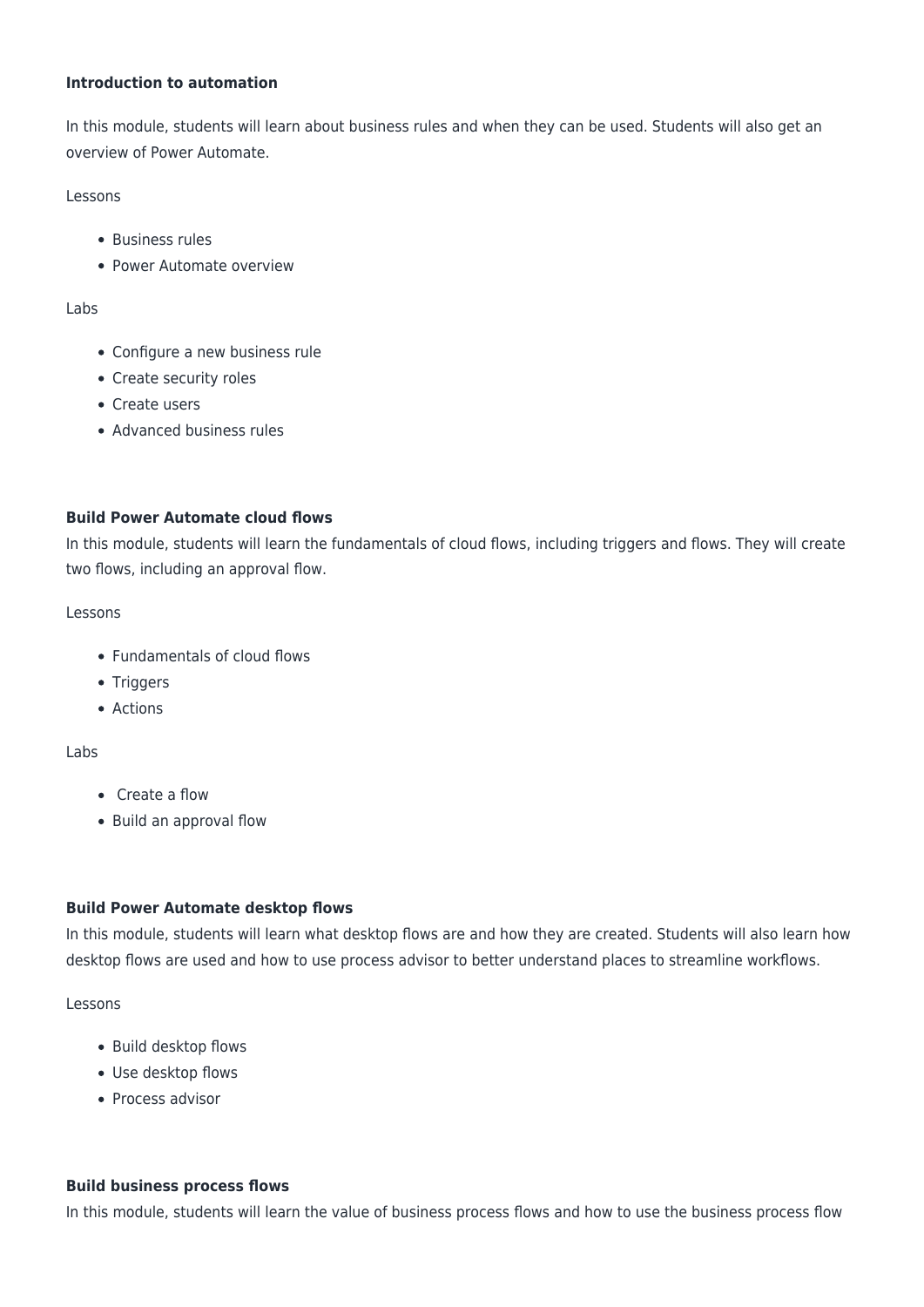designer. They will also practice building business process flows and learn how they can be automated.

Lessons

- Why use business process flows
- Using business process flow designer
- Automating your business process flow

Labs

- Build a branching business process flow
- Build a business process flow

#### **Build chatbots with Power Virtual Agents**

In this module, students will learn how to automate customer interactions with a chatbot using Power Virtual Agents.

Lessons

- Create a chatbot
- Configure topics
- Automate and integrate
- Configure entities
- Test and publish chatbots

Lab : Build a chatbot

#### **Analyze data with Power BI**

In this module, students will learn how to work with Power BI Desktop and Power BI Service to analyze data and create visualizations.

Lessons

- Use tabular reporting options in Dataverse
- Use charts and dashboards in Dataverse
- Get started with Power BI
- Model data in Power BI
- Create visualizations and dashboards
- Publish and share in Power BI

#### **Putting it all together**

In this module, students will learn how the concepts of this course pull together and how to use functional